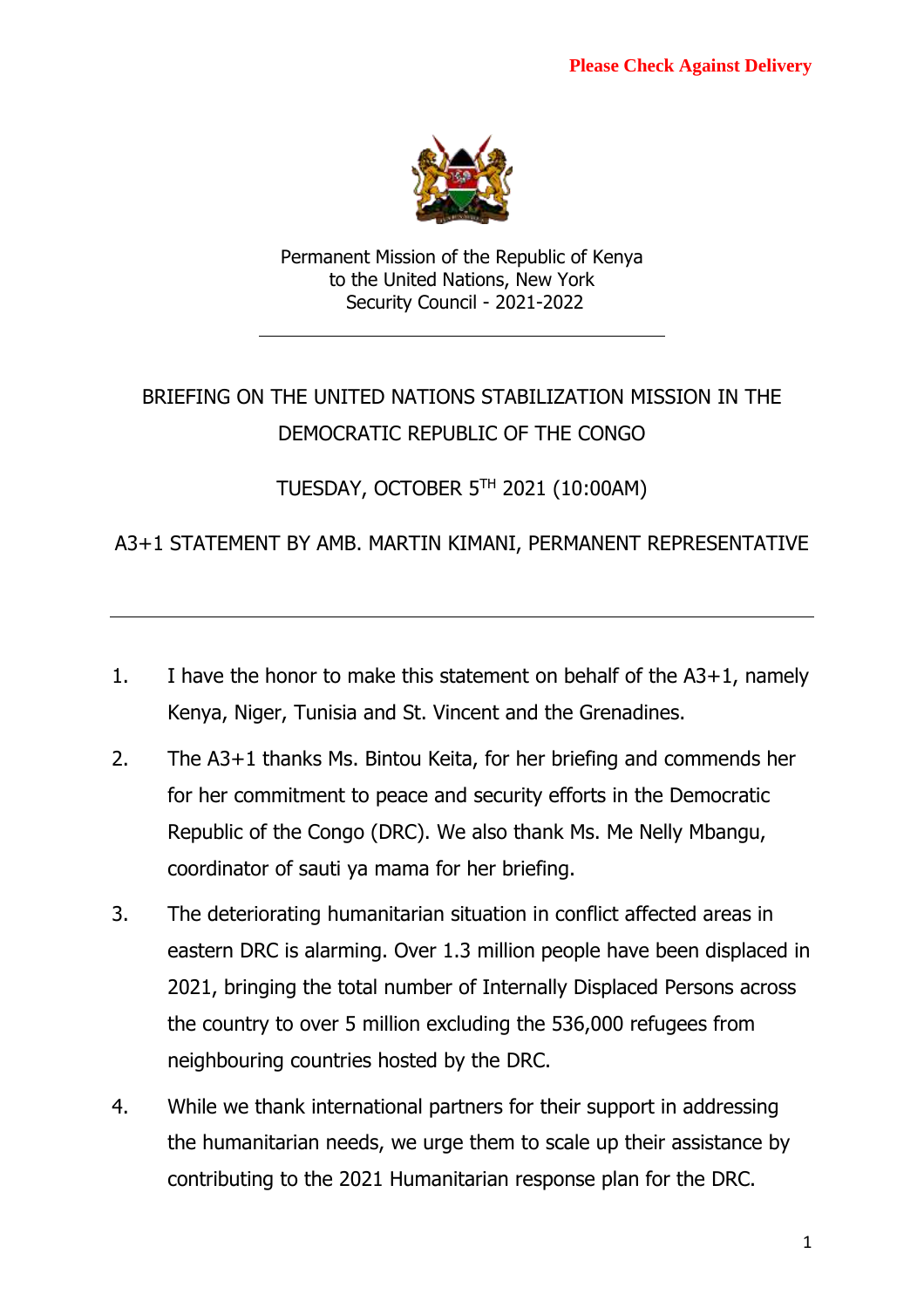#### **Mr. President,**

- 5. The A3+1 is encouraged by the positive regional dynamic during the reporting period thanks to the commendable efforts led by President Tshisekedi and leaders of neighbouring countries in view of further consolidating their bilateral ties and mutual cooperation which we believe will reinforce regional peace and stability.
- 6. The A3+1 condemns all forms of human rights abuses and violence against civilians including sexual exploitation against women and girls as well as recruitment and use of children perpetrated by foreign and domestic armed groups. We demand that all armed groups cease these despicable atrocities. Further, we emphasize that these violations must not be allowed to persist with impunity.
- 7. In this regard, the A3+1 commends the Government of DRC for the progress made in diminishing armed group activities, particularly through the declaration of the state of siege in conflict-affected eastern provinces. The joint offensive operations carried out by the Armed Forces of DRC (FARDC) and MONUSCO in combatting these armed groups is commendable and should be intensified.
- 8. However, the A3+1 underscores the need to undertake non-military approaches to address armed groups. We therefore welcome the establishment of a disarmament, demobilization, community reintegration and stabilization (DDRCS) program by the Government of DRC in its program of action for 2021-2023. We also acknowledge the establishment of a Contact and Coordination Group (CCG) and the adoption of a two-year action plan by heads of intelligence and security services of the regional states mandated to oversee non-military approaches towards the eradication of negative forces in the Great Lakes region.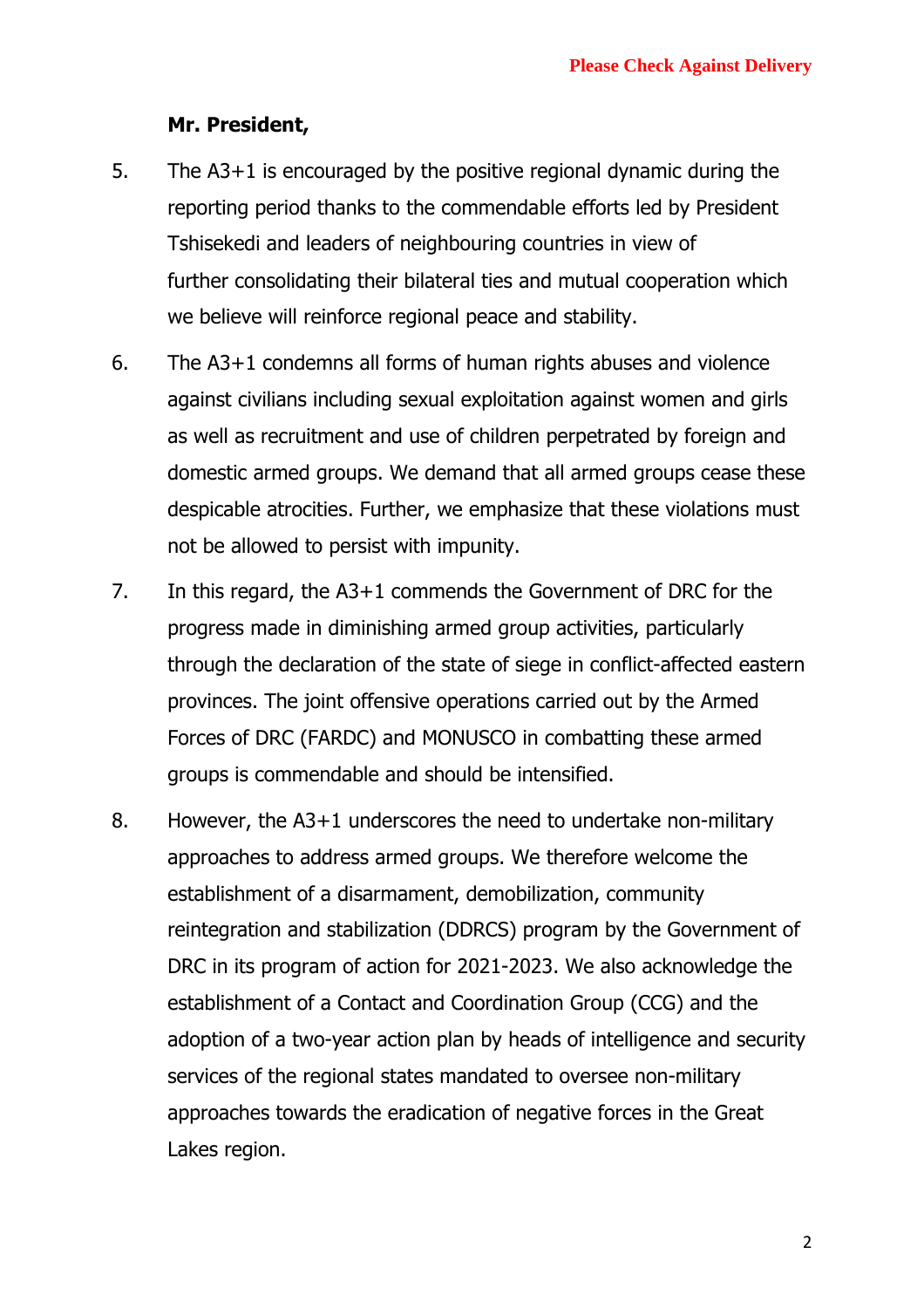- 9. We urge the international community, financial and technical partners, to continue to support the government of DRC in strengthening the capacities of its national institutions responsible for governance, the rule of law, security and development, including support for the government's programme of action (2021-2023) which constitutes key tools for creating safe environments conducive to advancing lasting and sustainable peace, stability, and development.
- 10. We further call on the government to continue strengthening its justice sector to defend human rights in line with its zero-tolerance policy on gender-based violence. Towards this end, we call on international partners to provide capacity building support for the relevant state institutions and agencies.

#### **Mr. President,**

- 11. The armed groups, militias and other hostile forces are highly motivated by gaining access to the abundant natural resources in the DRC. This has turned the natural wealth of DRC into a driver of conflict and instability rather than development and prosperity. It is time that the role of natural resources is transformed to sources of legitimate socioeconomic opportunities that would lead to expanded revenue streams for the government to provide basic services.
- 12. In this regard, we recognize the important role of regional cooperation in promoting the implementation of the provisions of the Addis Ababa Framework Agreement and other regional tools to fight illegal exploitation and trade of natural resources in the Great Lakes Region.
- 13. We commend the efforts made by the government, with the support of MONUSCO, to improve and strengthen its weapons and ammunitions management systems. In this regard, the Council should give due consideration to the request for the removal of the notification requirement for the government to acquire weapons. Meanwhile, we